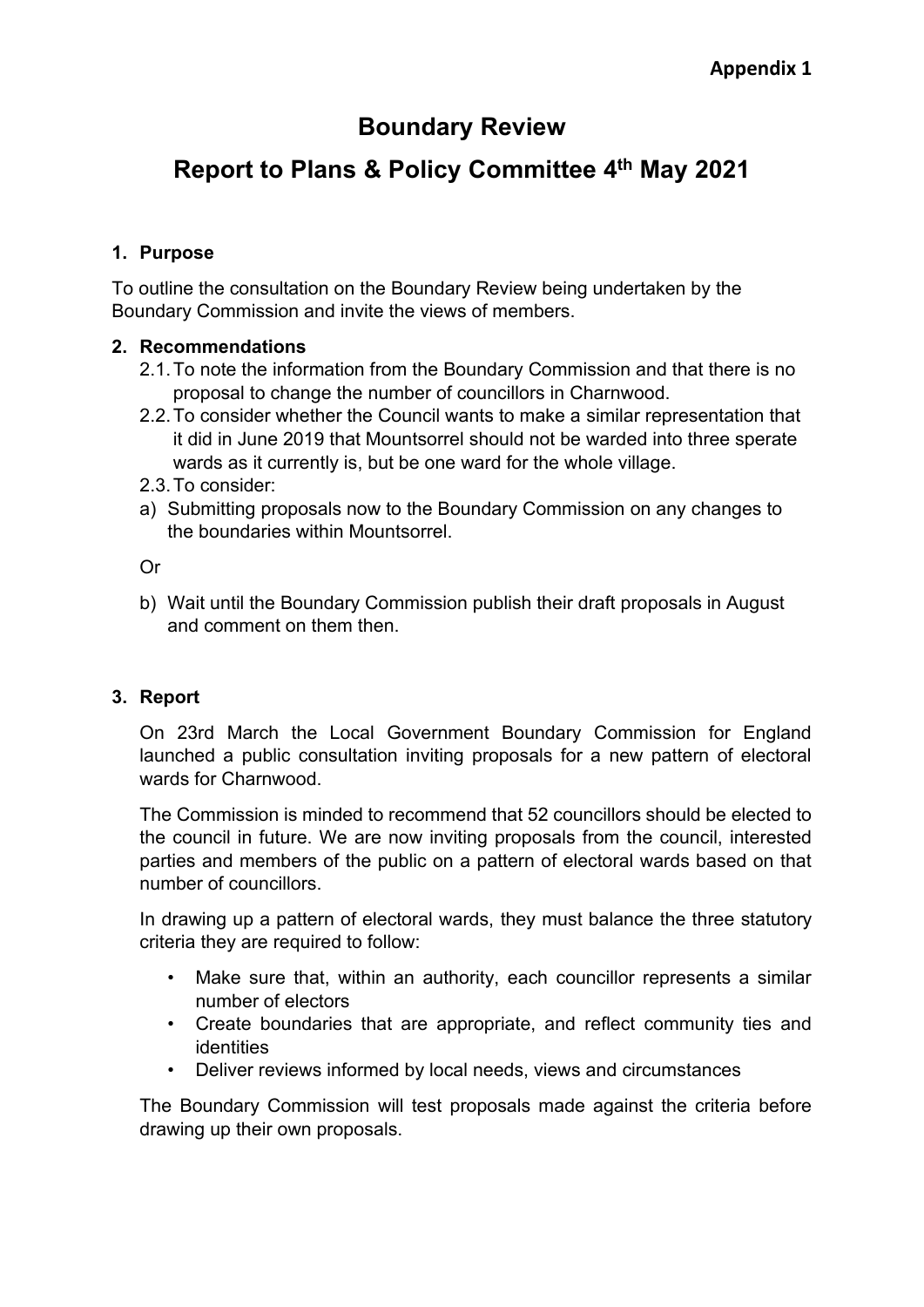This means that proposals made should demonstrate how they meet the criteria. The Commission will take decisions based on the strength of the argument and not merely on assertion. For example, giving details of community interests such as the location and use made of local facilities, services and local organisations to support a proposal will carry greater weight than a proposal that simply asserts that an area has a community identity. The Commission has no power to create new parishes or alter the external boundaries of existing parishes. However, sometimes they may alter the parish wards used for parish (or town) council elections. This happens when they create new district or borough wards, or county divisions, for the authority they are reviewing which divide existing parishes. In that case, the law says they must change parish or town council wards so that they do not cross the new boundaries. When they do this, we may change the number of parish councillors each parish ward will have, but they would not normally change the total number of parish or town councillors. They consider all proposals on their merits. A well-evidenced proposal from an individual which addresses the three statutory criteria will be more persuasive than one which does not, even if the latter is from an elected individual or body.

They will carefully consider all views received during this phase of consultation, and plan to publish proposals for new electoral arrangements in August 2021.

- These will contain recommendations for the:
- Number of wards
- Number of Cllrs in each ward
- Ward boundaries
- Names of wards

#### **4. Previous Boundary Commission reports**

- 4.1.In 2016 the Commission made recommendations as part of a Leicestershire County Council review for the inclusion of Mountsorrel North End into the Quorn and Barrow division. The Parish Council made a late objection to this which was rejected.
- 4.2.In January 2017 Charnwood Council started a Community Governance review. At That time the Parish Council made a submission on the boundaries between it and Rothley. These are attached to the end of this report for information. It should be noted that the Commission have no power to alter the external boundary of the Parish during this Review.

### **5. Timetable**

A public consultation inviting proposals will run from 23rd March 2021 to 31st May 2021.